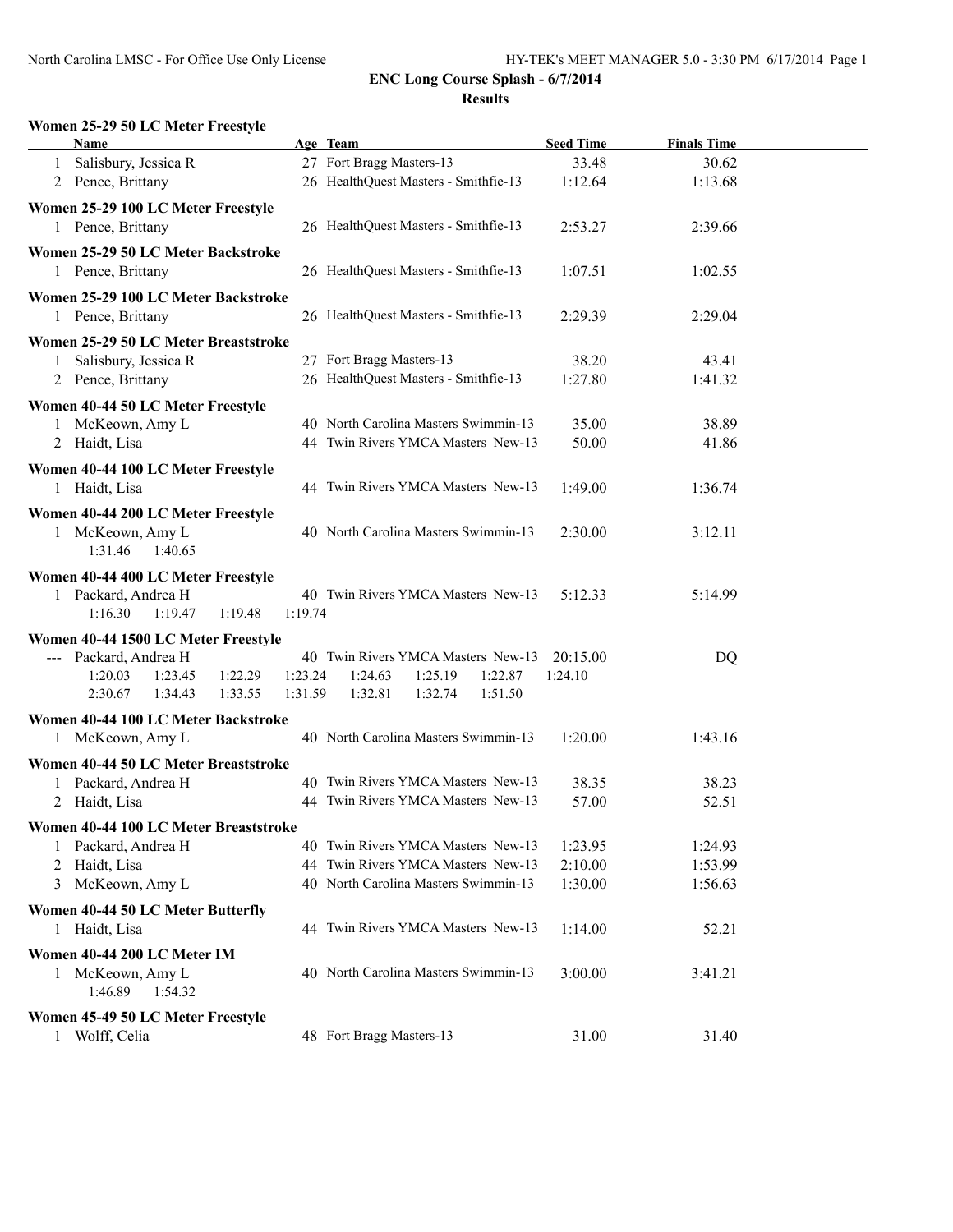| Women 45-49 50 LC Meter Backstroke<br>1 Wolff, Celia                                  | 48 Fort Bragg Masters-13                                                                                           | 36.00               | 38.55    |
|---------------------------------------------------------------------------------------|--------------------------------------------------------------------------------------------------------------------|---------------------|----------|
| Women 45-49 100 LC Meter Backstroke<br>1 Wolff, Celia                                 | 48 Fort Bragg Masters-13                                                                                           | 1:20.00             | 1:26.17  |
| Women 45-49 50 LC Meter Butterfly<br>1 Wolff, Celia                                   | 48 Fort Bragg Masters-13                                                                                           | 33.00               | 33.81    |
| Women 50-54 50 LC Meter Freestyle<br>1 Pawlowski, Kathy                               | 53 Hawk Masters Uncw-13                                                                                            | 38.00               | 38.00    |
| Women 50-54 100 LC Meter Freestyle<br>1 Pawlowski, Kathy                              | 53 Hawk Masters Uncw-13                                                                                            | 1:22.00             | 1:23.45  |
| 2 Crum, Julie C                                                                       | 52 Twin Rivers YMCA Masters New-13                                                                                 | 1:45.00             | 1:33.21  |
| Women 50-54 200 LC Meter Freestyle                                                    |                                                                                                                    |                     |          |
| 1 Pawlowski, Kathy<br>1:27.90<br>1:33.27                                              | 53 Hawk Masters Uncw-13                                                                                            | 3:00.00             | 3:01.17  |
| 2 Crum, Julie C<br>1:38.16<br>1:39.94                                                 | 52 Twin Rivers YMCA Masters New-13                                                                                 | 3:20.00             | 3:18.10  |
| Women 50-54 400 LC Meter Freestyle                                                    |                                                                                                                    |                     |          |
| Crum, Julie C<br>1<br>1:37.68<br>1:42.61<br>1:43.35                                   | 52 Twin Rivers YMCA Masters New-13<br>1:40.81                                                                      | NT                  | 6:44.45  |
| Women 50-54 1500 LC Meter Freestyle                                                   |                                                                                                                    |                     |          |
| 1 Whelchel, Nancy L<br>1:31.67<br>1:38.08<br>1:39.93<br>1:36.91<br>1:37.72<br>1:37.73 | 54 Raleigh Area Masters-13<br>1:38.55<br>1:38.52<br>1:37.48<br>1:38.13<br>1:36.96<br>1:37.68<br>1:36.29<br>1:33.00 | 25:00.00<br>1:38.78 | 24:17.43 |
| Women 50-54 50 LC Meter Backstroke                                                    |                                                                                                                    |                     |          |
| 1 Pawlowski, Kathy                                                                    | 53 Hawk Masters Uncw-13                                                                                            | 48.00               | 50.38    |
| 2 Crum, Julie C                                                                       | 52 Twin Rivers YMCA Masters New-13                                                                                 | 53.00               | 52.18    |
| Women 50-54 100 LC Meter Backstroke                                                   |                                                                                                                    |                     |          |
| 1 Pawlowski, Kathy                                                                    | 53 Hawk Masters Uncw-13                                                                                            | 1:42.00             | 1:47.23  |
| Women 50-54 50 LC Meter Butterfly                                                     |                                                                                                                    |                     |          |
| 1 Whelchel, Nancy L                                                                   | 54 Raleigh Area Masters-13                                                                                         | 45.00               | 43.35    |
| Women 50-54 200 LC Meter IM<br>Whelchel, Nancy L<br>1<br>1:39.03<br>1:46.18           | 54 Raleigh Area Masters-13                                                                                         | 3:15.00             | 3:25.21  |
| Women 60-64 50 LC Meter Freestyle                                                     |                                                                                                                    |                     |          |
| 1 Merena, Elizabeth J                                                                 | 62 Bearcat Masters-6                                                                                               | 36.00               | 36.62    |
| Women 60-64 100 LC Meter Freestyle                                                    |                                                                                                                    |                     |          |
| Merena, Elizabeth J<br>1                                                              | 62 Bearcat Masters-6                                                                                               | 1:24.50             | 1:25.68  |
| Maynard, Rita<br>2                                                                    | 63 Twin Rivers YMCA Masters New-13                                                                                 | 2:10.58             | 2:20.79  |
| Women 60-64 200 LC Meter Freestyle<br>Maynard, Rita<br>1<br>2:22.37<br>2:32.01        | 63 Twin Rivers YMCA Masters New-13                                                                                 | 4:34.33             | 4:54.38  |
| Women 60-64 400 LC Meter Freestyle                                                    |                                                                                                                    |                     |          |
| Maynard, Rita<br>1<br>2:19.21<br>2:29.84<br>2:30.35                                   | 63 Twin Rivers YMCA Masters New-13<br>2:29.96                                                                      | 9:15.64             | 9:49.36  |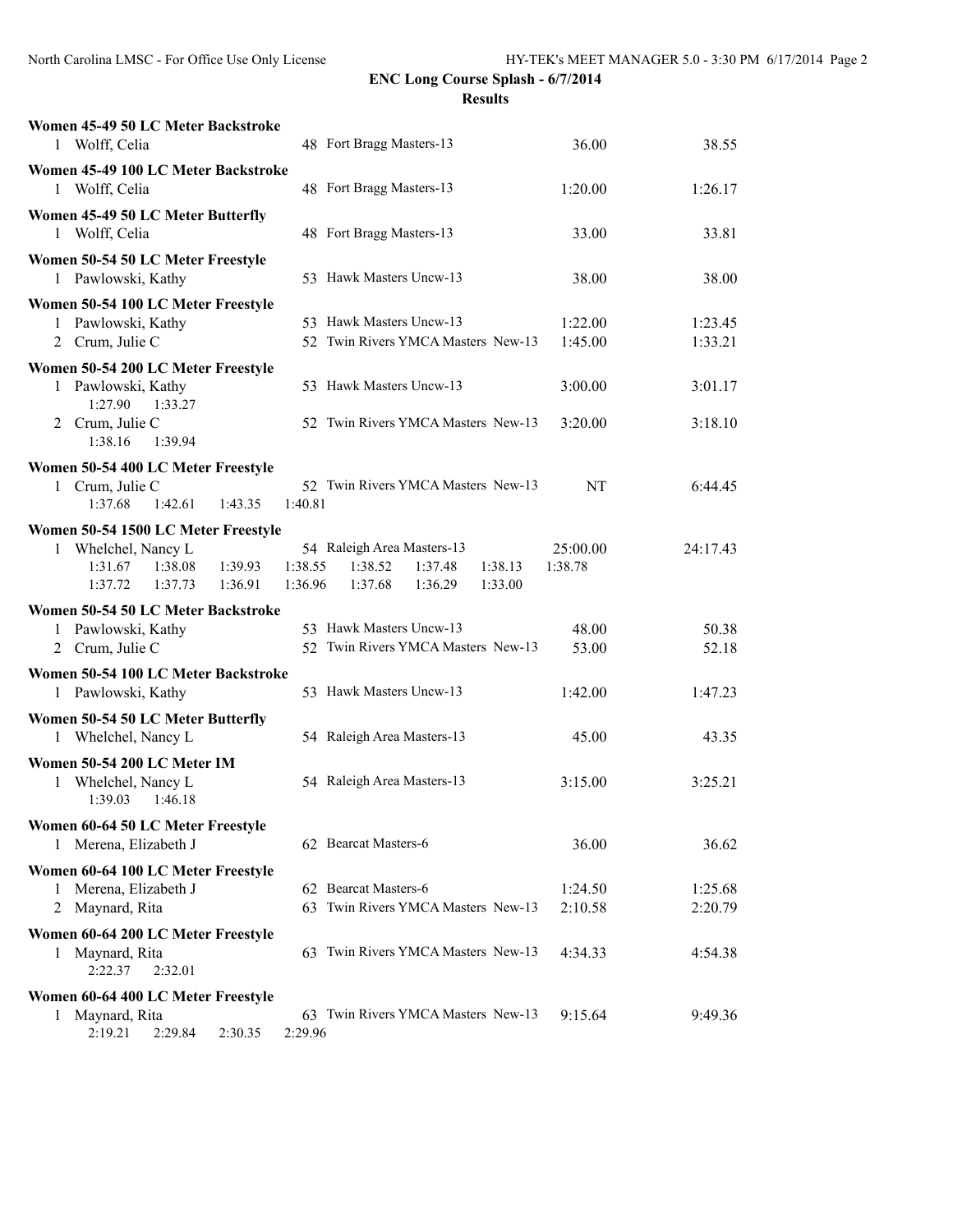| Women 60-64 50 LC Meter Breaststroke<br>1 Merena, Elizabeth J                      |                    |                    |                    | 62 Bearcat Masters-6                                                                                 | 48.00               | 48.69          |
|------------------------------------------------------------------------------------|--------------------|--------------------|--------------------|------------------------------------------------------------------------------------------------------|---------------------|----------------|
| Women 60-64 100 LC Meter Breaststroke<br>1 Merena, Elizabeth J                     |                    |                    |                    | 62 Bearcat Masters-6                                                                                 | 1:49.00             | 1:50.93        |
| Women 65-69 50 LC Meter Freestyle<br>1 Klotz, Camille A                            |                    |                    |                    | 69 Twin Rivers YMCA Masters New-13                                                                   | 56.00               | 1:00.17        |
| Women 65-69 100 LC Meter Freestyle<br>1 Klotz, Camille A                           |                    |                    |                    | 69 Twin Rivers YMCA Masters New-13                                                                   | 2:15.00             | 2:17.41        |
| Women 65-69 200 LC Meter Freestyle<br>1 Van Meeteren, Greta<br>1:52.99             | 1:58.73            |                    |                    | 67 Twin Rivers YMCA Masters New-13                                                                   | 3:44.88             | 3:51.72        |
| Women 65-69 400 LC Meter Freestyle<br>1 Klotz, Camille A<br>2:25.11                | 2:37.35            | 2:35.97            | 2:30.51            | 69 Twin Rivers YMCA Masters New-13                                                                   | 10:07.00            | 10:08.94       |
| Women 65-69 1500 LC Meter Freestyle<br>1 Van Meeteren, Greta<br>2:01.24<br>2:06.66 | 2:02.25<br>2:03.03 | 2:00.74<br>2:03.25 | 2:03.35<br>2:04.99 | 67 Twin Rivers YMCA Masters New-13<br>2:01.70<br>2:02.25<br>2:01.50<br>2:03.69<br>2:04.60<br>2:04.34 | 30:30.72<br>2:00.61 | 30:44.20       |
| Women 65-69 50 LC Meter Breaststroke<br>1 Klotz, Camille A                         |                    |                    |                    | 69 Twin Rivers YMCA Masters New-13                                                                   | 1:09.00             | 1:15.89        |
| Women 65-69 100 LC Meter Breaststroke<br>1 Van Meeteren, Greta                     |                    |                    |                    | 67 Twin Rivers YMCA Masters New-13                                                                   | 2:08.52             | 2:10.62        |
| Women 70-74 50 LC Meter Freestyle<br>Bricken, Susan W<br>1                         |                    |                    |                    | 71 Christiansburg Blue Fin Master-12                                                                 | 41.23               | 40.79          |
| Women 70-74 100 LC Meter Freestyle<br>1 Bricken, Susan W                           |                    |                    |                    | 71 Christiansburg Blue Fin Master-12                                                                 | 1:37.70             | 1:35.29        |
| Women 70-74 50 LC Meter Backstroke<br>Bricken, Susan W<br>1<br>2 Martin, Judy      |                    |                    |                    | 71 Christiansburg Blue Fin Master-12<br>72 Virginia Masters Swim Team-12                             | 51.61<br>1:10.00    | 48.74<br>58.79 |
| Women 70-74 100 LC Meter Backstroke<br>1 Martin, Judy                              |                    |                    |                    | 72 Virginia Masters Swim Team-12                                                                     | 2:20.00             | 2:11.46        |
| Men 18-24 100 LC Meter Freestyle<br>Maynard, Sean                                  |                    |                    |                    | 23 Twin Rivers YMCA Masters New-13                                                                   | 1:32.76             | 1:16.80        |
| Men 18-24 200 LC Meter Freestyle<br>Maynard, Sean<br>1<br>1:19.69                  | 1:30.20            |                    |                    | 23 Twin Rivers YMCA Masters New-13                                                                   | 2:43.28             | 2:49.89        |
| Men 18-24 400 LC Meter Freestyle<br>1 Maynard, Sean<br>1:21.20                     | 1:33.84            | 1:37.13            | 1:34.14            | 23 Twin Rivers YMCA Masters New-13                                                                   | 6:01.55             | 6:06.31        |
| Men 18-24 1500 LC Meter Freestyle<br>1 Maynard, Sean<br>1:21.67<br>1:42.24         | 1:38.32<br>1:43.15 | 1:43.47<br>1:43.36 | 1:45.57<br>1:42.47 | 23 Twin Rivers YMCA Masters New-13<br>1:42.77<br>1:43.30<br>1:42.19<br>1:42.56<br>1:42.63<br>1:35.15 | 25:46.25<br>1:42.36 | 25:11.21       |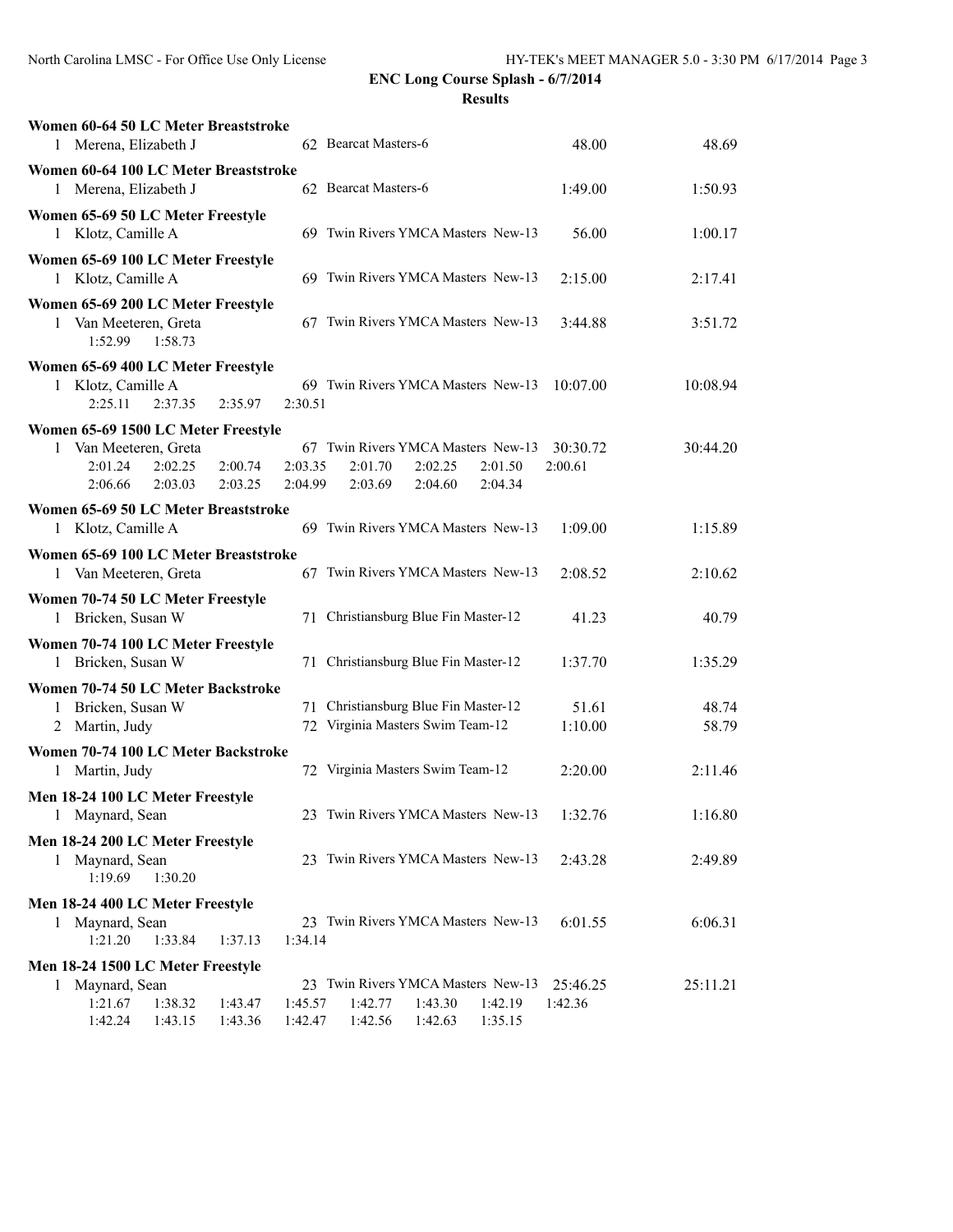| Men 30-34 100 LC Meter Freestyle<br>1 Levati, Marco                                                        | 30 Raleigh Area Masters-13                                                                                         | 1:06.00<br>1:16.06               |  |
|------------------------------------------------------------------------------------------------------------|--------------------------------------------------------------------------------------------------------------------|----------------------------------|--|
| Men 30-34 1500 LC Meter Freestyle                                                                          |                                                                                                                    |                                  |  |
| 1 Levati, Marco<br>1:31.81<br>1:38.35<br>1:40.94<br>1:37.91<br>1:38.82<br>1:39.59                          | 30 Raleigh Area Masters-13<br>1:38.37<br>1:39.49<br>1:38.03<br>1:38.21<br>1:36.68<br>1:33.80<br>1:37.80<br>1:35.79 | NT<br>24:25.07<br>1:39.48        |  |
| Men 30-34 50 LC Meter Breaststroke<br>1 Levati, Marco                                                      | 30 Raleigh Area Masters-13                                                                                         | 39.00<br>42.12                   |  |
| Men 30-34 100 LC Meter Breaststroke<br>1 Levati, Marco                                                     | 30 Raleigh Area Masters-13                                                                                         | 1:37.21<br>1:30.00               |  |
| Men 30-34 50 LC Meter Butterfly<br>1 Levati, Marco                                                         | 30 Raleigh Area Masters-13                                                                                         | 34.00<br>35.41                   |  |
| Men 30-34 100 LC Meter Butterfly<br>1 Levati, Marco                                                        | 30 Raleigh Area Masters-13                                                                                         | 1:25.00<br>1:25.11               |  |
| Men 35-39 50 LC Meter Freestyle<br>1 Fletcher, Van                                                         | 39 One Step Beyond Cary-13                                                                                         | 25.86<br>26.29                   |  |
| Men 35-39 100 LC Meter Freestyle<br>1 Nguyen, Sonny                                                        | 35 Maine Masters Swim Club-2                                                                                       | 1:19.99<br>1:29.27               |  |
| Men 35-39 50 LC Meter Backstroke<br>1 Fletcher, Van                                                        | 39 One Step Beyond Cary-13                                                                                         | 31.10<br>33.44                   |  |
| Men 35-39 100 LC Meter Backstroke<br>1 Fletcher, Van                                                       | 39 One Step Beyond Cary-13                                                                                         | 1:07.30<br>1:15.60               |  |
| Men 35-39 50 LC Meter Butterfly<br>1 Dallamura, Scott J<br>2 Fletcher, Van                                 | 36 Hawk Masters Uncw-13<br>39 One Step Beyond Cary-13                                                              | 28.50<br>29.37<br>29.30<br>30.11 |  |
| Men 35-39 100 LC Meter Butterfly<br>1 Dallamura, Scott J                                                   | 36 Hawk Masters Uncw-13                                                                                            | 1:07.00<br>1:08.53               |  |
| Men 45-49 1500 LC Meter Freestyle<br>1 Kern, Paul E<br>1:35.78<br>1:43.89<br>1:46.28<br>1:42.42<br>1:45.35 | 46 Triad Masters Swimming Greens-13<br>1:44.71<br>1:46.35<br>1:45.45<br>1:45.85<br>1:47.71<br>1:46.88<br>1:37.63   | 26:02.25<br>27:00.00<br>1:42.66  |  |
| Men 45-49 50 LC Meter Breaststroke<br>1 Kern, Paul E                                                       | 46 Triad Masters Swimming Greens-13                                                                                | 50.00<br>43.69                   |  |
| Men 45-49 100 LC Meter Breaststroke<br>1 Kern, Paul E                                                      | 46 Triad Masters Swimming Greens-13                                                                                | 1:40.00<br>1:40.50               |  |
| Men 45-49 50 LC Meter Butterfly<br>1 Kern, Paul E                                                          | 46 Triad Masters Swimming Greens-13                                                                                | 45.00<br>38.27                   |  |
| Men 45-49 100 LC Meter Butterfly<br>1 Kern, Paul E                                                         | 46 Triad Masters Swimming Greens-13                                                                                | 1:35.00<br>1:29.28               |  |
| Men 50-54 50 LC Meter Freestyle<br>1 Woody, Kevin                                                          | 51 Ramosbc                                                                                                         | 29.20<br>29.44                   |  |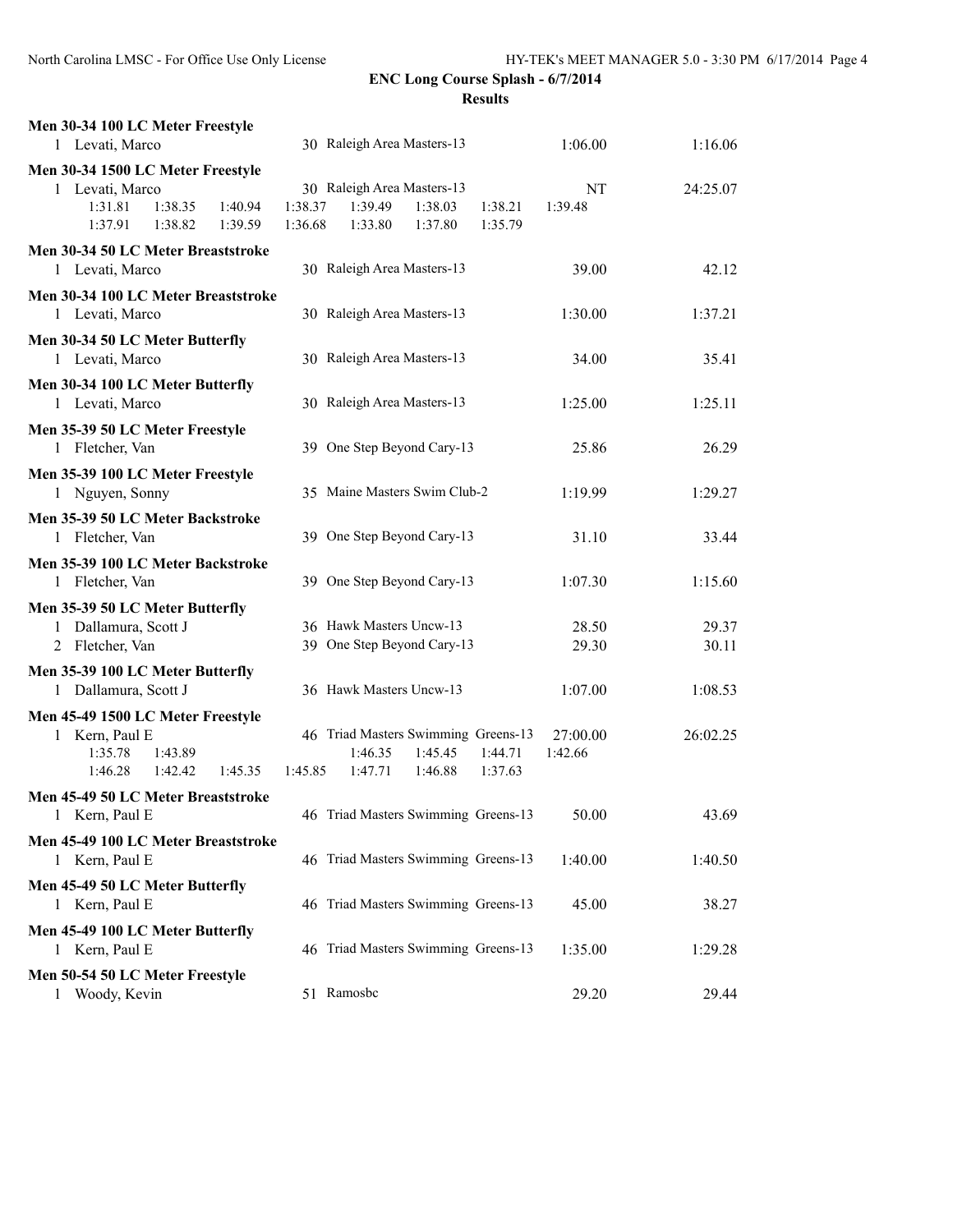| Men 50-54 100 LC Meter Freestyle          |                                          |          |          |
|-------------------------------------------|------------------------------------------|----------|----------|
| 1 Bitzenhofer, Mike A                     | 50 Raleigh Area Masters-13               | 1:03.50  | 1:05.03  |
| Men 50-54 200 LC Meter Freestyle          |                                          |          |          |
| 1 Woody, Kevin                            | 51 Ramosbc                               | 2:24.90  | 2:32.83  |
| 1:13.74<br>1:19.09                        |                                          |          |          |
| Men 50-54 1500 LC Meter Freestyle         |                                          |          |          |
| 1 Bitzenhofer, Mike A                     | 50 Raleigh Area Masters-13               | 23:00.00 | 20:50.00 |
| 1:17.62<br>1:21.54<br>1:22.27             | 1:23.07<br>1:22.20<br>1:23.90<br>1:24.19 | 1:24.20  |          |
| 1:24.46<br>1:25.12<br>1:25.25             | 1:25.50<br>1:23.84<br>1:24.64<br>1:22.20 |          |          |
| Men 50-54 100 LC Meter Backstroke         |                                          |          |          |
| 1 Woody, Kevin                            | 51 Ramosbe                               | 1:34.50  | 1:29.42  |
|                                           |                                          |          |          |
| Men 50-54 50 LC Meter Butterfly           | 50 Raleigh Area Masters-13               |          |          |
| 1 Bitzenhofer, Mike A                     |                                          | 28.30    | 28.83    |
| Men 50-54 100 LC Meter Butterfly          |                                          |          |          |
| 1 Bitzenhofer, Mike A                     | 50 Raleigh Area Masters-13               | 1:03.88  | 1:04.95  |
| Men 55-59 50 LC Meter Freestyle           |                                          |          |          |
| 1 Matthews, Mark C                        | 59 North Carolina Masters Swimmin-13     | 32.00    | 31.07    |
| Treman, Michael C<br>2                    | 58 Hawk Masters Uncw-13                  | 33.00    | 34.50    |
| 3 LaRue, Steven C                         | 59 Rocky Mount YMCA Masters-13           | 36.91    | 35.58    |
| Men 55-59 100 LC Meter Freestyle          |                                          |          |          |
| Matthews, Mark C<br>1                     | 59 North Carolina Masters Swimmin-13     | 1:06.00  | 1:09.59  |
| Treman, Michael C                         | 58 Hawk Masters Uncw-13                  | 1:12.00  | 1:22.34  |
| LaRue, Steven C<br>3                      | 59 Rocky Mount YMCA Masters-13           | 1:21.79  | 1:34.47  |
| Men 55-59 200 LC Meter Freestyle          |                                          |          |          |
| 1 Matthews, Mark C                        | 59 North Carolina Masters Swimmin-13     | 2:35.00  | 2:44.25  |
| 1:19.39<br>1:24.86                        |                                          |          |          |
| Treman, Michael C<br>2                    | 58 Hawk Masters Uncw-13                  | 2:49.00  | 3:00.10  |
| 1:26.03<br>1:34.07                        |                                          |          |          |
| Men 55-59 400 LC Meter Freestyle          |                                          |          |          |
| 1 Matthews, Mark C                        | 59 North Carolina Masters Swimmin-13     | 5:45.00  | 5:57.63  |
| 1:25.60<br>1:29.42<br>1:33.19             | 1:29.42                                  |          |          |
| Treman, Michael C<br>2                    | 58 Hawk Masters Uncw-13                  | 6:02.00  | 6:13.62  |
| 1:30.31<br>1:37.57<br>1:36.13             | 1:29.61                                  |          |          |
| Men 55-59 50 LC Meter Backstroke          |                                          |          |          |
| 1 LaRue, Steven C                         | 59 Rocky Mount YMCA Masters-13           | 44.00    | 44.10    |
|                                           |                                          |          |          |
| Men 55-59 50 LC Meter Breaststroke<br>1   | 58 Hawk Masters Uncw-13                  | 42.00    | 47.05    |
| Treman, Michael C<br>LaRue, Steven C<br>2 | 59 Rocky Mount YMCA Masters-13           | 47.42    | 48.72    |
|                                           |                                          |          |          |
| Men 55-59 100 LC Meter Breaststroke       |                                          |          |          |
| 1 LaRue, Steven C                         | 59 Rocky Mount YMCA Masters-13           | 1:48.72  | 1:52.18  |
| Men 60-64 50 LC Meter Freestyle           |                                          |          |          |
| 1 Kelley, Steven D                        | Twin Rivers YMCA Masters New-13<br>63    | 36.00    | 35.51    |
| Men 60-64 100 LC Meter Freestyle          |                                          |          |          |
| Gilchrist, Donald B<br>1                  | 60 Greensboro Swimming Associatio-13     | 1:04.00  | 1:06.00  |
| Miller, Jamie A<br>2                      | Triad Masters Swimming Greens-13<br>60   | 1:30.00  | 1:45.20  |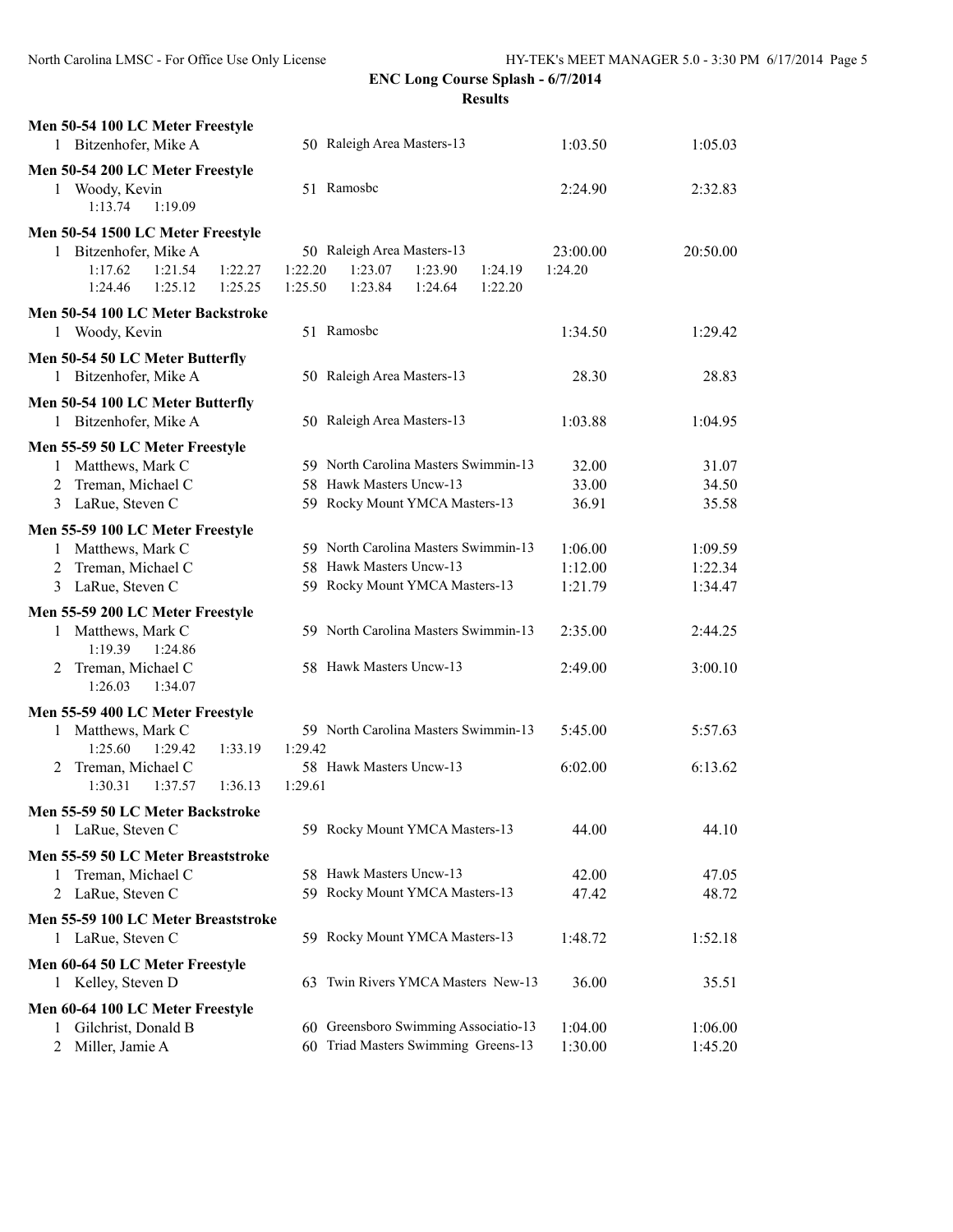| Men 60-64 400 LC Meter Freestyle                                        |                                                 |          |          |
|-------------------------------------------------------------------------|-------------------------------------------------|----------|----------|
| 1 Miller, Jamie A<br>2:03.88<br>4:29.66<br>2:05.06                      | 60 Triad Masters Swimming Greens-13             | 7:35.00  | 8:38.58  |
| Men 60-64 1500 LC Meter Freestyle                                       |                                                 |          |          |
| 1 Miller, Jamie A<br>11:27.67                                           | 60 Triad Masters Swimming Greens-13             | 31:53.00 | 34:36.21 |
| Bober, Richard S<br>1:27.49<br>1:40.30<br>1:42.71                       | 63 North Carolina Masters Swimmin-13<br>1:51.60 | 20:00.10 | DQ       |
| Men 60-64 50 LC Meter Backstroke<br>Bober, Richard S<br>1               | 63 North Carolina Masters Swimmin-13            | 35.00    | 36.96    |
| Men 60-64 100 LC Meter Backstroke<br>1 Bober, Richard S                 | 63 North Carolina Masters Swimmin-13            | 1:14.00  | 1:23.94  |
| Men 60-64 50 LC Meter Breaststroke<br>1 Gilchrist, Donald B             | 60 Greensboro Swimming Associatio-13            | 38.00    | 37.66    |
| Men 60-64 100 LC Meter Breaststroke                                     |                                                 |          |          |
| 1 Gilchrist, Donald B                                                   | 60 Greensboro Swimming Associatio-13            | 1:20.00  | 1:24.46  |
| Miller, Jamie A<br>2                                                    | 60 Triad Masters Swimming Greens-13             | 2:00.00  | 2:02.85  |
|                                                                         |                                                 |          |          |
| Men 60-64 50 LC Meter Butterfly<br>Gilchrist, Donald B                  | 60 Greensboro Swimming Associatio-13            | 32.00    | 31.85    |
| Bober, Richard S<br>2                                                   | 63 North Carolina Masters Swimmin-13            | 34.00    | 35.52    |
|                                                                         |                                                 |          |          |
| <b>Men 60-64 200 LC Meter IM</b>                                        |                                                 |          |          |
| Gilchrist, Donald B<br>1<br>1:19.08<br>1:29.47                          | 60 Greensboro Swimming Associatio-13            | 2:40.00  | 2:48.55  |
| Miller, Jamie A<br>2<br>2:26.05<br>2:13.57                              | 60 Triad Masters Swimming Greens-13             | 4:25.00  | 4:39.62  |
| Men 70-74 400 LC Meter Freestyle                                        |                                                 |          |          |
| Van Meeteren, Hans P<br>1<br>2:18.39<br>2:25.69<br>2:21.07              | 70 Twin Rivers YMCA Masters New-13<br>2:13.93   | 9:25.48  | 9:19.08  |
| Men 70-74 50 LC Meter Breaststroke                                      |                                                 |          |          |
| 1 Van Meeteren, Hans P                                                  | 70 Twin Rivers YMCA Masters New-13              | 51.97    | 52.98    |
| Men 70-74 100 LC Meter Breaststroke                                     |                                                 |          |          |
| Van Meeteren, Hans P                                                    | 70 Twin Rivers YMCA Masters New-13              | 1:56.12  | 2:00.42  |
| Men 70-74 200 LC Meter IM<br>Van Meeteren, Hans P<br>2:10.50<br>2:00.21 | 70 Twin Rivers YMCA Masters New-13              | 4:08.52  | 4:10.71  |
| Men 80-84 100 LC Meter Freestyle                                        |                                                 |          |          |
| 1 Barrett, Steve                                                        | 81 North Carolina Masters Swimmin-13            | 1:47.00  | 1:54.49  |
| Men 80-84 50 LC Meter Backstroke                                        |                                                 |          |          |
| 1 Barrett, Steve                                                        | 81 North Carolina Masters Swimmin-13            | 1:02.42  | 1:00.78  |
| Men 80-84 50 LC Meter Breaststroke                                      |                                                 |          |          |
| 1 Barrett, Steve                                                        | 81 North Carolina Masters Swimmin-13            | 1:01.72  | 1:04.49  |
| Men 80-84 100 LC Meter Breaststroke                                     |                                                 |          |          |
| 1 Barrett, Steve                                                        | 81 North Carolina Masters Swimmin-13            | 2:20.70  | 2:27.60  |